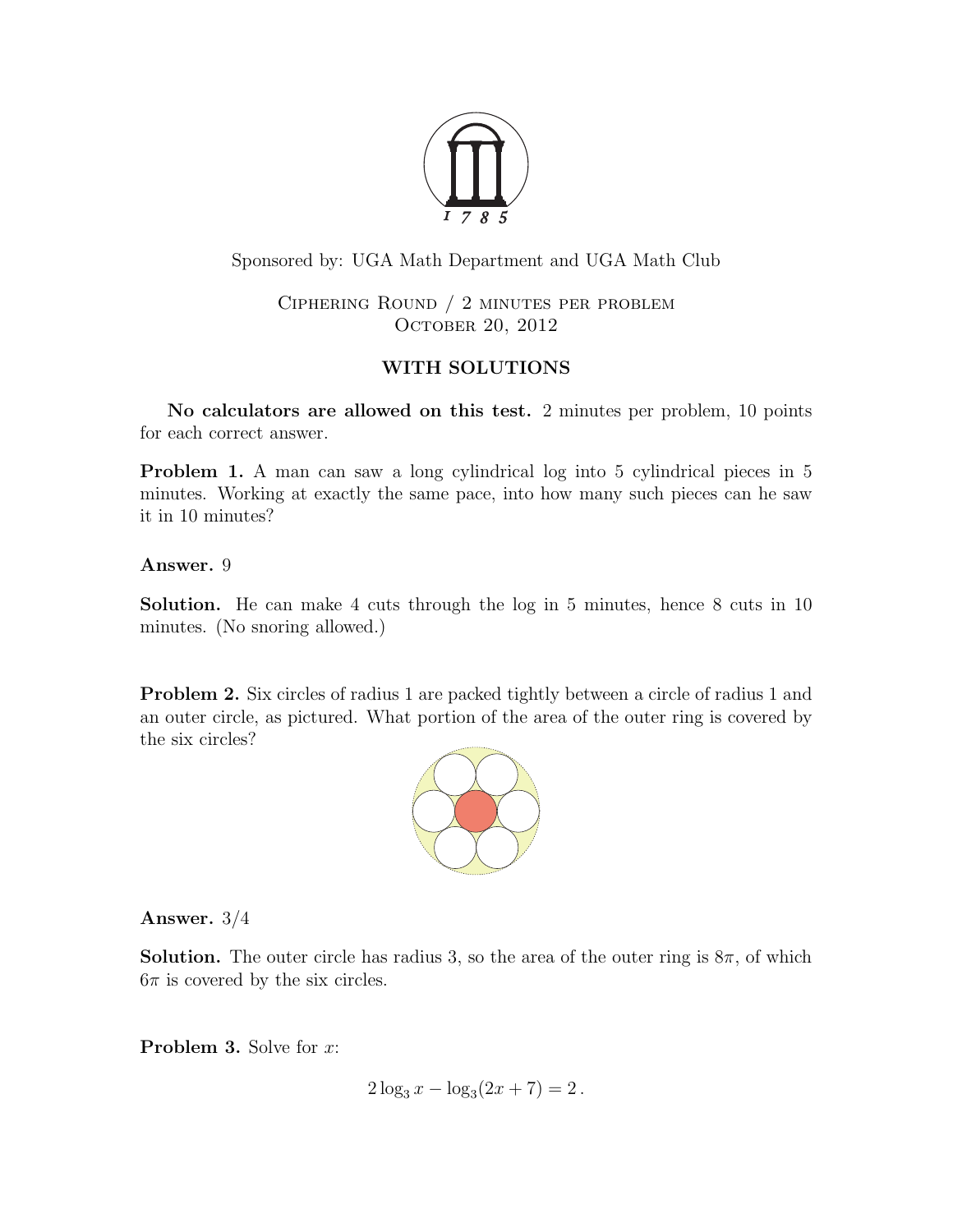Answer. 21

**Solution.** We have  $\log_3\left(\frac{x^2}{2x+7}\right)$  $= 2$ , so  $x^2 = 9(2x + 7)$ . That is,  $x^2 - 18x - 63 = 0$  $(x-21)(x+3) = 0$ . Thus,  $x = 21$  or  $x = -3$ , but we cannot take the log of a negative number, so we discard the second root.

**Problem 4.** A drawer contains 6 red socks and 4 black socks. Two socks are selected randomly (without replacement). What is the probability that the socks are the same color?

Answer.  $7/15 \approx 46.7\%$ 

Solution. With probability 6/10 we first pick a red sock. The probability of picking another red sock at that point is 5/9, so the probability of success with a pair of red socks is 1/3. With probability 4/10 we first pick a black sock. The probability of picking another black sock at that point is 3/9, so the probability of success with a pair of black socks is 2/15. The probability of success, then, is  $\frac{1}{2}$ 3  $+$ 2 15 = 7 15 .

**Problem 5.**  $\overline{BC}$  is the hypotenuse of right triangle  $\triangle ABC$ . D is the midpoint of  $\overline{AB}$  and E is the midpoint of  $\overline{AC}$ . If  $CD = 7$  and  $BE = 4$ , then what is  $BC$ ?



# Answer.  $2\sqrt{13}$

**Solution.** Let  $AD = x$  and  $AE = y$ . Then  $x^2 + (2y)^2 = 49$  and  $(2x)^2 + y^2 = 16$ . Adding these, we get  $5(x^2 + y^2) = 65$ , so  $x^2 + y^2 = 13$ . Therefore,  $BC = 2\sqrt{x^2 + y^2} =$  $2\sqrt{13}$ .

**Problem 6.** The polynomial  $f(x) = (-4x+3)^7$  is written out as a sum of multiples of powers of  $x$ . Find the sum of the coefficients.

### Answer.  $-1$

Solution. By the binomial theorem,

$$
f(x) = \sum_{k=0}^{7} {7 \choose k} (-4x)^k 3^{7-k} = \sum_{k=0}^{7} {7 \choose k} (-4)^k 3^{7-k} x^k,
$$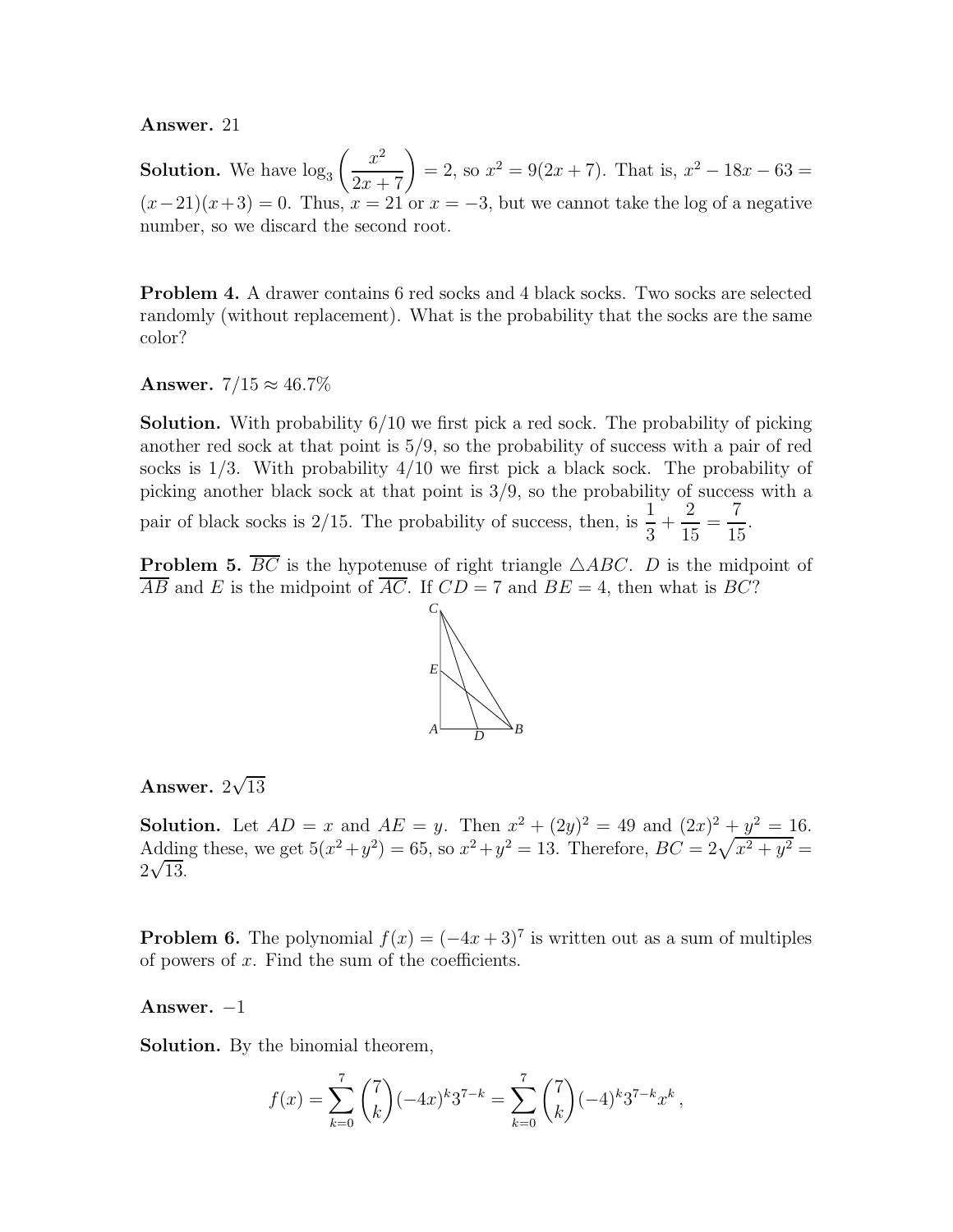and so we want  $\Sigma$ 7  $\bar{k=0}$  $\binom{7}{k}$  ${k \choose k} (-4)^k 3^{7-k} = (-4+3)^7 = (-1)^7 = -1.$  Of course, this was silly: The sum of the coefficients of any polynomial is obtained by evaluating at  $x = 1$ , so  $f(1) = (-1)^7 = -1.$ 

Problem 7. A ball of radius 3 is put at the bottom of a cylindrical can of radius 4, touching the side of the can. We then put a ball of radius 2 on top of it, so that it is tangent to the opposite side. How high above the bottom of the can will the top of the second ball be?



### Answer. 9

Solution. Since the diameter of the can (8) is the sum of the diameter of the bottom ball (6) and the radius of the top ball (2), the center of the top ball is directly above the leftmost point of the bottom ball. Thus, we have  $b = 4$ , and the vertical distance from the bottom of the can to the top of the second ball is  $3 + 4 + 2 = 9$ .



**Problem 8.** How many 3-digit numbers with one each of the digits 5, 7, and 9 are divisible by 11?

#### Answer. 2

Solution. The tens digit and the sum of the ones and hundreds digits must differ by a multiple of 11. But they all sum to 21. The only option is  $21 = 5 + 16$ . (More concretely, if the 3-digit numeral is abc, then we have  $a+b+c=21$  and  $a-b+c=11$ , so,  $2b = 10$  and  $b = 5$ . Note that  $a - b + c = 0$  is impossible because 21 is odd.) Thus, 5 must be the middle digit, and we have either 759 or 957.

**Problem 9.** Three point masses with masses 1, 2, and 2 are placed, equally spaced, on the unit circle. How far from the center of the circle is the center of mass?

Answer. 1/5